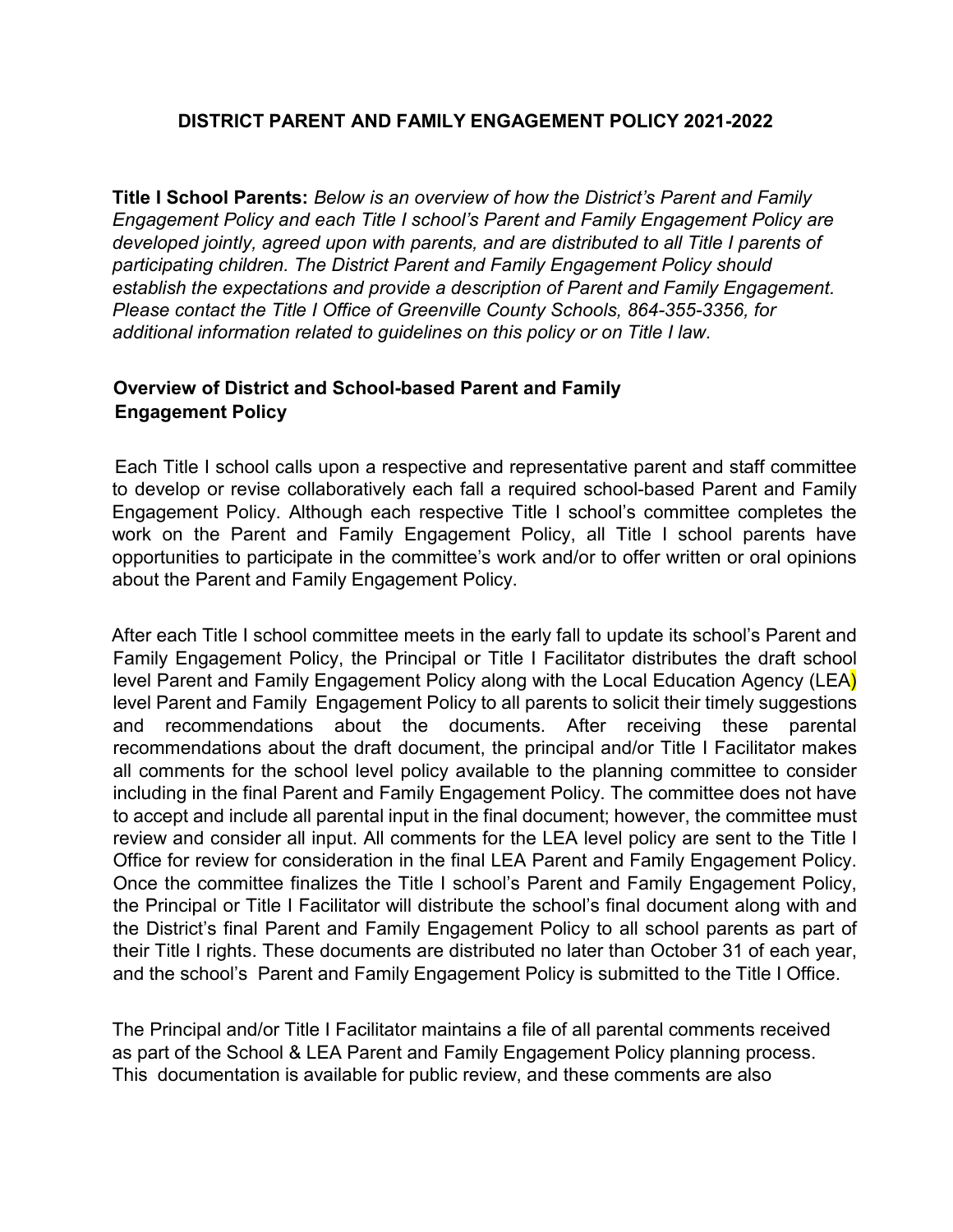available through the District's Title I Office. Finally, the principal or designee will review the two documents at a public Title I school meeting during each fall and will periodically publicly address components of each document as appropriate. Attendance sheets, agendas, and minutes are available of all public meetings related to the development of the District Parent and Family Engagement Policy and school Parent and Family Engagement Policy (-ies).

The following are required components and core elements of the Title I District Parent and Family Engagement Policy for 2021-2022.

### **Core Elements**

To implement an effective Parent and Family Engagement Policy as part of the Districtwide Title I Plan to support students' academic success, the District will do the following:

#### **A. Involve parents in the joint development of the local educational agency (district) plan, Parent and Family Engagement Policy, and process of school review and improvement:**

1. review the purposes and major strategies of the Title I program and Parent and Family Engagement; 2. assist parents in understanding topics such as the State's academic content and achievement standards, State and local assessment, annual yearly progress, and effective monitoring of their child's academic work and achievement; 3. provide opportunity for parents of children served to participate in the LEA plan process and that of school review and improvement by serving on planning committees and providing input by various means; 4. review results of parent feedback, program evaluations, and achievement data for the annual school review and use these data as needed to modify Parent and Family Engagement Policy.

### **B. Provide coordination, technical assistance, and other support necessary to assist schools in planning and implementing effective Parent and Family Engagement activities to improve student academic achievement and school performance:**

1. provide materials and training to enable parents to work with children to support their academic achievement, such as through literacy training, curriculum trainings, and instructional technology; 2. provide training to school staffs and principals to strengthen Parent and Family Engagement efforts, including outreach activities; 3. provide parents information about Title I programs, services, Parent and Family Engagement opportunities, parental rights, plan review process, and school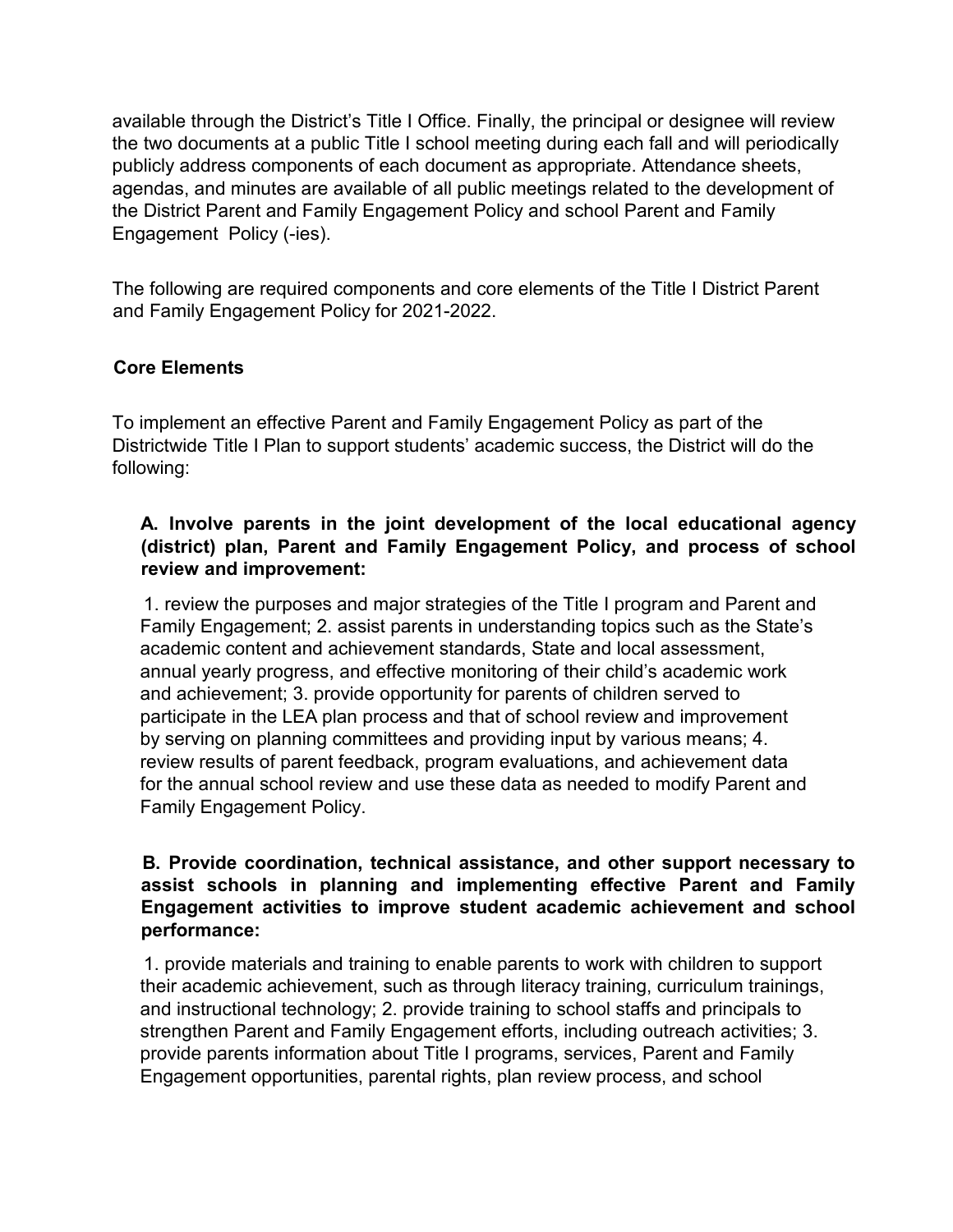improvement levels; 4. provide appropriate support services for students to assist with the home-school connection and students' academic achievement. 5. provide opportunities for parents and teachers to coordinate joint efforts to support student and school achievement, encouraging parental input on how educators could best assist their children in achieving educational goals, encouraging parents to serve as trainers of other parents and educators where appropriate, and encouraging joint planning and participation in academic and parental skills trainings and use of school resources.

# **C. Build the schools' and parents' capacity for strong parental**

### **involvement**:

1. assist parents in the understanding of State's academic content standards, student academic achievement standards, State and local academic assessments, and the process of how to monitor and collaborate to improve their child's achievement; 2. provide parents with the needed materials and trainings to improve the academic achievement for their children; 3. train educators and support services personnel, with the assistance of parents, in the value and utility of parent contributions to the academic process and in how to work with parents as equal partners to implement and coordinate parent programs to strengthen ties between parents and schools; 4. coordinate and integrate Parent and Family Engagement programs and activities with public preschool and literacy programs to facilitate transitions; 5. provide appropriate opportunities for the participation of all parents, including parents with limited English proficiency, parents with disabilities, and parents of migratory children, including providing information and school reports required under Title I law, section 1111, in an easy to read format and, to the extent practicable, in a language that parents understand; 6. may involve parents in development of training for teachers, principals, and other educators for educational effectiveness; 7. may provide necessary literacy training from funds received under this part if the local educational agency has exhausted all other reasonably available sources of funding; 8. may pay reasonable and necessary expenses, if necessary, associated with transportation and childcare costs to enable participation in school-related meetings and training sessions; 9. may train parents to enhance the involvement of other parents; 10. may arrange school and parent meetings at a variety of times or conduct in-home conferences between teachers or other educators who work directly with participating children in order to maximize parental involvement and participation; 11. may adopt and implement model approaches to improving Parent and Family Engagement; 12. may establish a districtwide parent advisory council to provide advice on matters related to parental involvement; 13. may develop appropriate roles for community based organizations and businesses in Parent and Family Engagement activities; 14. shall provide other reasonable support for parental involvement activities under this section as parents may request. 15. shall respond to parental concerns at the most appropriate District or school level(s) within 24 hours or first business day after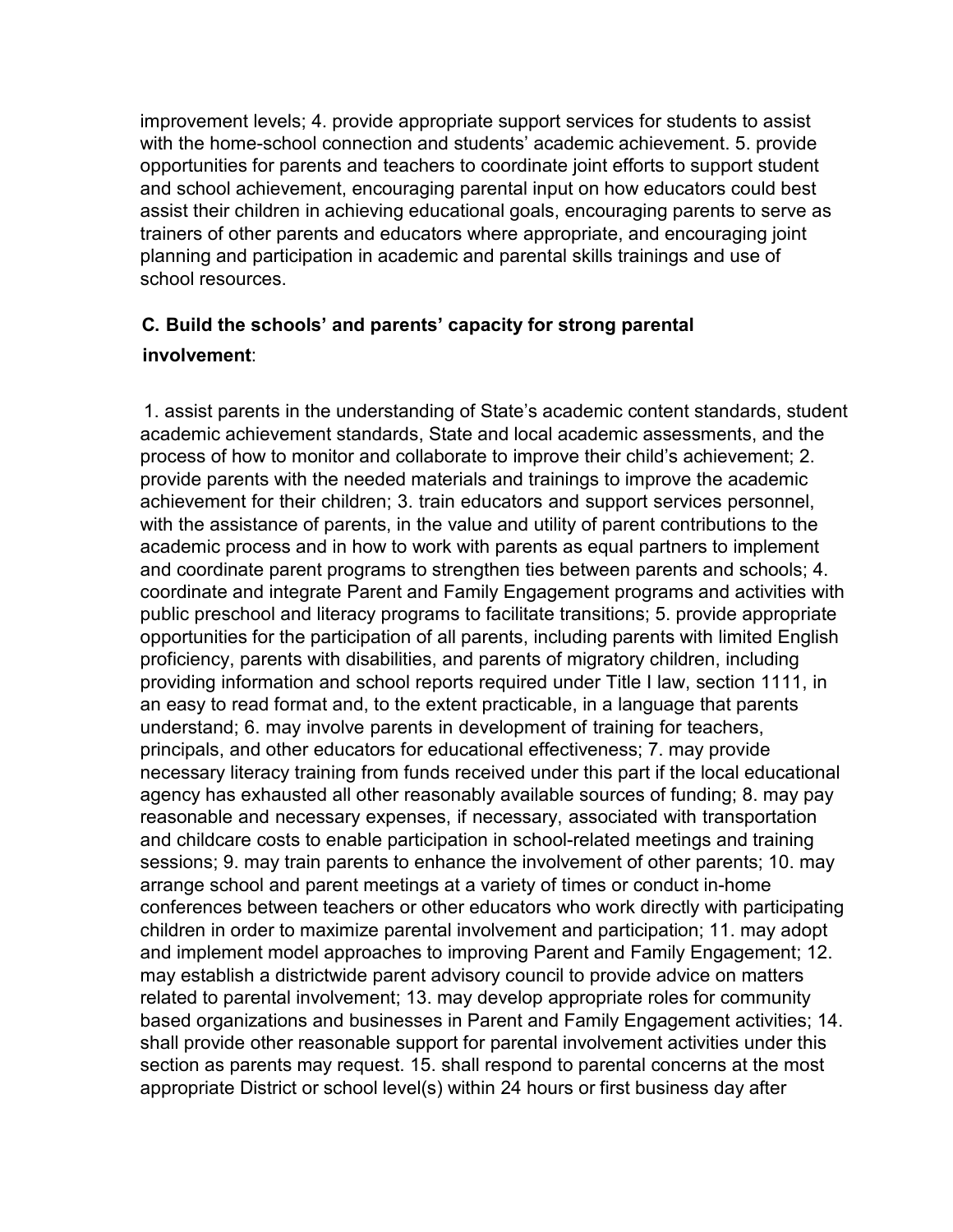receiving parental comment; share the concerns or questions with other District officials as appropriate or required, and maintain a file of parental comments and concerns and their dispositions at appropriate local school and District levels as required by District or Title I procedures.

**D. Coordinate and integrate Parent and Family Engagement strategies with Parent and Family Engagement strategies under other programs such as Head Start, Greenville First Steps, Parents as Teachers program, and State- run preschool programs.**

**E. Conduct, with the involvement of all parents, an annual evaluation of the content and effectiveness of the parental involvement policy in improving the academic quality of the schools served, including identifying barriers to greater participation by parents in activities authorized (with particular attention to parents who are economically disadvantaged, are disabled, have limited English proficiency, have limited literacy, or are of any racial or ethnic minority background); use the findings of such evaluation to design strategies for more effective parental involvement; and revise, if necessary, the parental involvement policies described. Procedures will include the following:**

1. solicit parental input in all districtwide and schoolwide Title I meetings to strengthen achievement efforts and Parent and Family Engagement in the educational decision making process; 2. review parental activities related to literacy, numeracy, academic assistance, and Parent and Family Engagement.

#### **F. Involve parents in the activities of all Title I schools :**

1. host an annual meeting of parents, school staff members, and appropriate support staff members to share effective activities for increasing Parent and Family Engagement; 2. maintain participation records for all districtwide Parent and Family Engagement activities; 3. provide annual feedback on the effectiveness of Parent and Family Engagement.

### **G. Provide all parents of participating Title I students' access to this LEA Parent and Family Engagement Policy by October 31 of each year.**

**H. Provide all parents of students in Title I schools information about their right to know the qualifications of their children's teachers, paraprofessionals, or Substitute teachers.**

**I. Use data gathered in the above activities so that educators and parents can:**